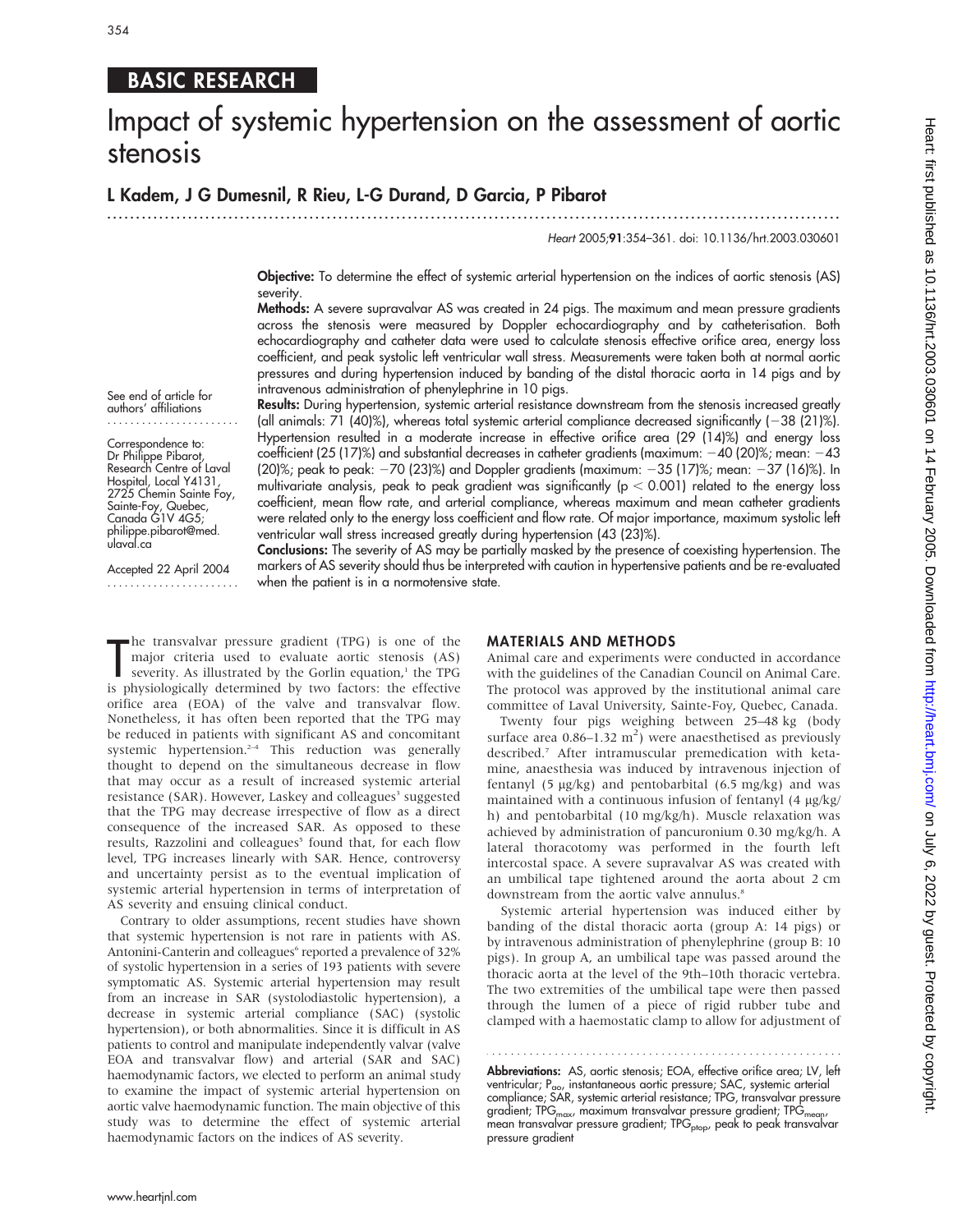banding circumference and thus of the severity of hypertension. In group B, the rate of the phenylephrine perfusion was adjusted between  $2-7 \mu$ g/kg/min to produce mild systemic hypertension and then increased up to 8–15  $\mu$ g/kg/min to produce severe systemic hypertension.

In both groups, the Doppler echocardiographic and catheter measurements described below were taken under the following experimental conditions: (1) normal condition; (2) severe AS; (3) severe AS + mild systemic hypertension; and (4) severe AS + severe systemic hypertension.

The ECG, pressure, and flow signals were simultaneously recorded and digitised (Digidata 1322, Axon Instruments, Foster City, California, USA). Pressure was measured with a multisensor Millar catheter (customised model, Millar Instruments, Houston, Texas, USA) about 1 cm upstream of the stenosis and 4 cm downstream from the stenosis to calculate maximum TPG (TPG $_{\text{max}}$ ), mean TPG (TPG $_{\text{mean}}$ ), and peak to peak TPG (TPG<sub>ptop</sub>). Cardiac output was measured with an ultrasonic flowmeter (T206, Transonic Systems, Ithaca, New York, USA) with the probe positioned around the main pulmonary artery. Left ventricular (LV) stroke volume was calculated by dividing cardiac output by heart rate. The mean systolic flow rate across the stenosis was calculated by dividing the stroke volume by the LV ejection time measured by Doppler echocardiography on the aortic jet velocity signal.9 The stenosis EOA was calculated as follows with the Gorlin formula:

$$
EOA = \frac{Q_{mean}}{50\sqrt{TPG_{mean}}}
$$
 (1)

where  $Q_{mean}$  is the mean systolic flow rate in ml/s. Previous studies have shown that the original Gorlin formula contains several errors that can be corrected by using a constant of 50 instead of  $44.3.^{10}$ 

SAR was calculated as follows:

$$
SAR = \frac{80 \times (MAP - CVP)}{CO}
$$
 (2)

where CO is the cardiac output in l/min and MAP and CVP are the mean aortic and central venous pressures, respectively.

SAC was calculated by the following equation $11$ :

$$
SAC = \frac{SV}{SAP - DAP}
$$
 (3)

where SV is the stroke volume in ml and SAP and DAP are the systolic and diastolic aortic pressures, respectively. Previous studies have shown that SAC calculated with this equation accurately estimates the total SAC measured by other reference methods (area method or pressure decay method) and that it is a powerful predictor of clinical outcome in patients with hypertension or diabetes.<sup>11-14</sup> Interestingly, this equation includes variables that can easily be measured non-invasively in the clinical setting.

The ratio of stroke volume to pulse pressure is considered a simple and accurate estimate of total SAC. However, it does not take into account the pulsatile characteristics of blood flow in arteries. A more precise and complete description of LV afterload imposed by the systemic arterial system is provided by the input impedance spectra of the systemic circulation<sup>15</sup> but this complex approach is not feasible in practice. Other investigators have therefore suggested the use of effective arterial elastance (EAE), estimated as the steady state ratio of end systolic aortic pressure (ESAP) divided by stroke volume<sup>16-19</sup>:

$$
EAE = \frac{ESAP}{SV}
$$
 (4)

Table 1 Changes in systemic arterial haemodynamic variables, aortic stenosis (AS) haemodynamic variables, and LV function in the 14 pigs of group A during induction of severe supravalvar AS and systemic hypertension (SH). In this group, SH was induced by aortic banding

|                                                       | Normal     | Severe AS      | Severe $AS +$<br>mild SH | Severe $AS +$<br>severe SH     |
|-------------------------------------------------------|------------|----------------|--------------------------|--------------------------------|
| Systemic arterial haemodynamic variables              |            |                |                          |                                |
| Systolic aortic pressure (mm Hg)                      | 92 (18)    | 91 (14)        | $103(17)$ <sup>+</sup>   | $146(24)*+$                    |
| Diastolic aortic pressure (mm Hg)                     | 61 (17)    | 57 (9)         | 58 (10)                  | 84 (13)*+                      |
| Pulse pressure (mm Hg)                                | 31(6)      | 33(9)          | 45 (10)*+                | $62(19)*+$                     |
| Systemic arterial resistance (dyn.s/cm <sup>3</sup> ) | 1705 (638) | 1615 (537)     | 1837 (488)               | 2759 (1159)*+                  |
| Systemic arterial compliance (ml/mm Hg)               | 1.34(0.37) | 1.29(0.40)     | $0.86(0.21)*$            | $0.67$ $(0.24)$ <sup>*</sup> t |
| Effective arterial elastance (mm Hg/ml)               | 2.02(0.57) | 2.07(0.53)     | 2.34(0.67)               | $3.54$ (1.10)*+                |
| Catheter derived AS haemodynamic variables            |            |                |                          |                                |
| Catheter EOA (cm <sup>2</sup> )                       | 2.16(0.92) | $0.59$ (0.20)* | $0.70(0.31)^{*}$         | $0.72$ (0.31)*                 |
| Catheter maximum gradient (mm Hg)                     | 2(1)       | 49 (19)*       | 40 $(17)^*$              | 29 (20)*+                      |
| Catheter mean gradient (mm Hg)                        | 1(1)       | 30 $(14)^*$    | $24(12)^{*}$             | $17(13)*+$                     |
| Catheter peak to peak gradient (mm Hg)                | 0(1)       | $36(19)^{*}$   | 24 (15)*+                | $10(11)*+$                     |
| Doppler derived AS haemodynamic variables             |            |                |                          |                                |
| Doppler EOA (cm <sup>2</sup> )                        | 1.74(0.42) | $0.43(0.13)$ * | $0.44(0.14)^{*}$         | $0.57$ $(0.14)*$ <sup>+</sup>  |
| Aortic diameter (mm)                                  | 17.9(2.6)  | 16.5(1.5)      | 17.7(1.9)                | $19.5(2.0)$ t                  |
| Energy loss coefficient $(cm2)$                       | 2.20(0.55) | $0.58(0.21)$ * | $0.67$ (0.28)*           | $0.71(0.26)$ *                 |
| Doppler maximum gradient (mm Hg)                      | 6(2)       | 61 $(27)^*$    | $54(21)$ *               | $37(15)*+$                     |
| Doppler mean gradient (mm Hg)                         | 3(1)       | 40 (18)*       | $35(15)^{*}$             | $23(11)*+$                     |
| LV systolic function                                  |            |                |                          |                                |
| Heart rate (beats/min)                                | 88 (13)    | 87(11)         | 87(13)                   | 90 (15)                        |
| Stroke volume (ml/s)                                  | 43 (12)    | 42 (10)        | 42 (12)                  | 40 (11)                        |
| Cardiac output (I/min)                                | 3.86(1.19) | 3.54(0.75)     | 3.57(0.80)               | 3.38(0.91)                     |
| Mean systolic flow rate (ml/s)                        | 150 (39)   | 129 (29)*      | 132(31)                  | $120(33)*$                     |
| Peak systolic LV wall stress (kdyn/cm <sup>2</sup> )  | 140(41)    | $191(52)^{*}$  | $216(53)$ *              | 278 (74)*+                     |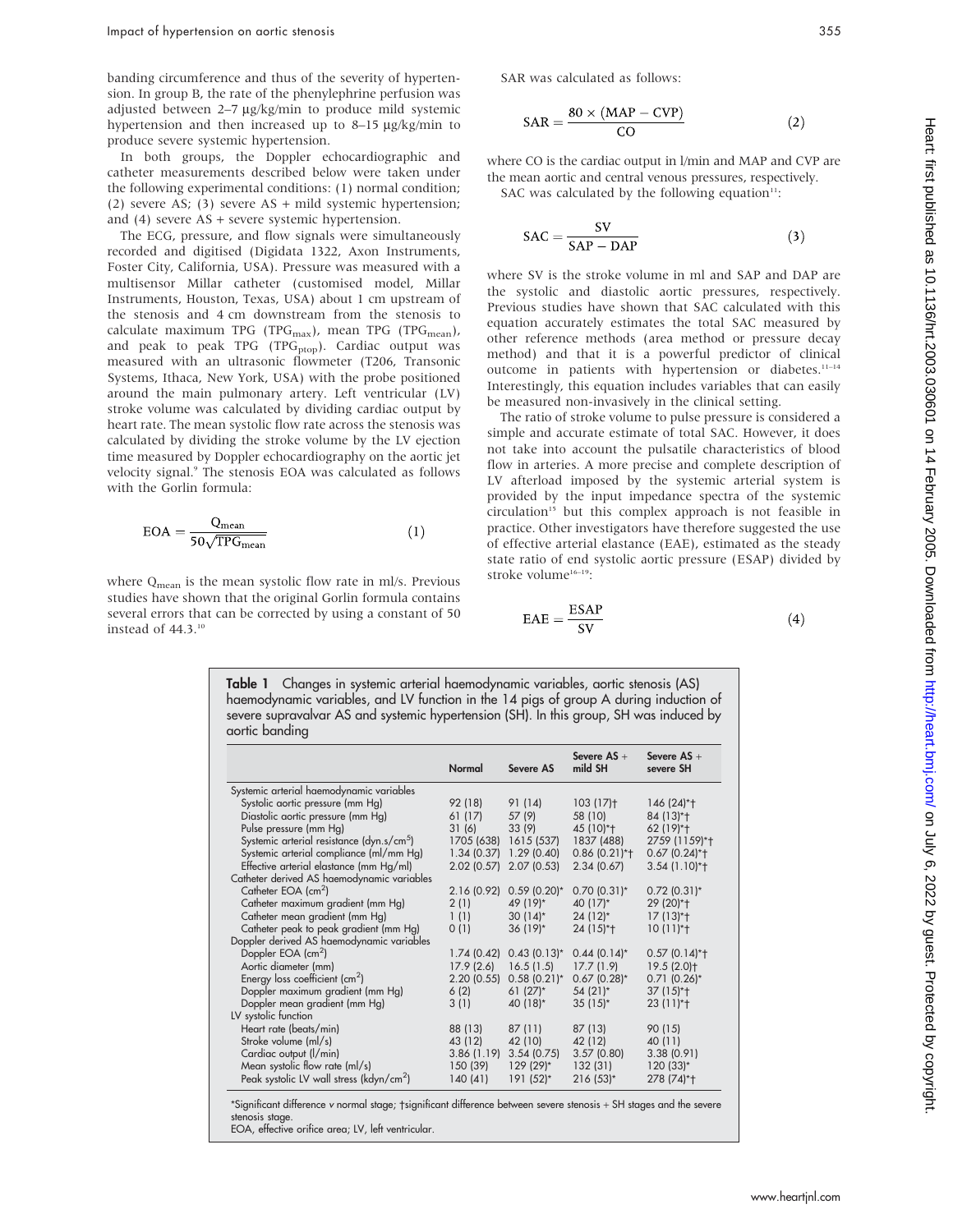Doppler echocardiograms were recorded with a Sonos 5500 (Philips Medical Systems, Andover, Massachusetts, USA). An upper laparotomy was performed and the ultrasound probe (Model S3, Philips Medical Systems) was introduced into the abdominal cavity and positioned on the diaphragm at the level of the cardiac apex. This window allowed the visualisation of high quality apical five chamber images and optimal recording of the LV outflow tract pulsed wave velocity and aortic jet continuous wave velocity. The Doppler derived  $TPG_{\text{max}}$  and  $TPG_{\text{mean}}$  were calculated with the modified Bernoulli equation and the Doppler derived EOA was calculated with the standard continuity equation. The Doppler derived mean systolic flow rate across the stenosis was calculated by dividing the stroke volume measured by Doppler echocardiography in the LV outflow tract by the LV ejection time.<sup>9</sup> The diameter of the ascending aorta was measured at 2–3 cm downstream from the stenosis by epicardial two dimensional echocardiography with a 12 MHz probe (Model S12, Philips Medical Systems). The presence of aortic, mitral, or pulmonary valvar regurgitation was assessed by colour Doppler echocardiography. No valvar regurgitation  $> 0.5+$  (trivial) was detected in this study.

Two dimensionally directed LV dimensions were measured in the left parasternal long axis with a 12 MHz probe positioned directly on the epicardium. LV minor axis internal dimension and posterior wall thickness were measured at end diastole and end systole. The peak systolic LV wall stress (PSWS) was estimated by the method of Grossman and colleagues<sup>20</sup>:

$$
PSWS = \frac{(LVPs \times LVIDs)}{2 \times (LVPWTs \times \left(1 + \frac{LVPWTs}{2 \times LVIDs}\right))}
$$
\n(5)

where LVIDs and LVPWTs are the internal dimension and the posterior wall thickness of the LV at end systole, respectively, and LVPs is the LV systolic pressure measured by catheter.

#### Data analysis

Doppler measurements of aortic valve area rely on the peak velocity measured across the vena contracta and thus reflect the true EOA, whereas catheterisation measurements that use the pressure gradient after pressure recovery—that is, the net pressure gradient—yield larger values for EOA. Although the aortic valve area measured by catheterisation is a less accurate measure of the physiological EOA, it appears to be a better predictor of outcomes because it better reflects the true energy loss caused by the AS.<sup>21</sup> We recently proposed a method for correcting the Doppler EOA for the effects of pressure recovery by calculating the energy loss coefficient (ELCo) as follows<sup>21</sup> <sup>22</sup>:

$$
ELCo = \frac{EOA_{\text{dop}} \times A_{\text{A}}}{A_{\text{A}} - EOA_{\text{dop}}} \tag{6}
$$

where EOA<sub>dop</sub> is the EOA measured by Doppler echocardiography and  $A_A$  is the aortic cross sectional area of the ascending aorta.

In a previous study, we found that the energy loss coefficient measured by Doppler echocardiography accurately predicted the valve EOA measured by catheterisation.<sup>22</sup> In fact, these two parameters are equivalent from a physiological stand point and they can be regarded as a ''recovered EOA''—that is, an expression of EOA that takes into account the magnitude of pressure recovery that may occur downstream from the vena contracta.

Hence, the TPG measured by catheterisation corresponds to the net pressure gradient and, as suggested in our previous study, it is essentially determined by the energy loss coefficient and the mean transvalvar flow rate<sup>22</sup>:

$$
ELCo = \frac{Q_{mean}}{50\sqrt{TPG}}
$$
 (7)

This equation can be rewritten as follows:

$$
TPG = \frac{Q_{\text{mean}}^2}{50^2 \times \text{ELCo}^2}
$$
 (8)

In this study, we compared the TPG predicted by this equation with the TPG measured directly by catheterisation. In addition, we determined whether the systemic arterial factors (systolic aortic pressure, diastolic aortic pressure, pulse pressure, SAR, SAC, and effective arterial elastance) directly influence the TPGs irrespective of energy loss coefficient and flow rate as suggested in previous studies.<sup>35</sup>

#### Statistical analysis

Data were expressed as mean (SD) and compared in each group by a one way analysis of variance for repeated measurements to evaluate the effects of intervention (AS or systemic hypertension). A Holm-Sidak test was used for pairwise comparisons.

A stepwise forward regression analysis was performed to determine the independent effect of valvar and arterial haemodynamic variables on the TPGs and systolic LV wall stress. Variables with  $p < 0.1$  in univariate analysis were entered in multivariate analysis. For the purpose of these multivariate analyses, the data of group A and of group B were pooled together.

# RESULTS

Tables 1 and 2 summarise the results of group A (systemic hypertension induced by banding of the aorta) and of group B (systemic hypertension induced by intravenous administration of phenylephrine), respectively. As expected, SAR increased greatly in both groups (group A: 70 (48)%; group B: 72 (31)%; all animals: 71 (40)%) during the protocol. Concomitantly, SAC decreased significantly (group A:  $-43$ ) (23)%; group B:  $-31$  (18)%; all animals:  $-38$  (21)%) due to the dilatation of the aorta (group A: 16 (6)%; group B: 17 (10)%; all animals: 16 (9%)) that occurred as a consequence of the augmentation of aortic pressure. However, it should be noted that the reduction in SAC was more pronounced in group A than in group B, although the increase in the aortic diameter was similar in both groups. This difference is probably due to the distal banding that may have further compromised compliance of the aorta in group A. Interestingly, the use of aortic banding in group A tended to produce haemodynamic conditions similar to those observed in patients with systolic hypertension. Indeed, this intervention was associated with a major reduction in SAC and a major increase in pulse pressure (93 (62)%) (fig 1C). In contrast, the phenylephrine protocol used with group B produced systolodiastolic hypertension with only a moderate change in pulse pressure (23 (48)%) (fig 1D).

The average Doppler derived EOA at the level of the stenosis decreased greatly as a result of the supravalvar AS, whereas it increased again moderately after the induction of hypertension (group A: 29 (15)%; group B: 29 (12)%; all animals: 29 (14)%). Similar changes were observed for the energy loss coefficient (group A: 23 (17)%; group B: 26 (16)%; all animals: 25 (17)%) and the catheter EOA (group A: 24 (21)%; group B: 28 (20)%; all animals: 26 (21)%) but Heart: first published as 10.1136/hrt.2003.030601 on 14 February 2005. Downloaded from http://heart.bmj.com/ on July 6, 2022 by guest. Protected by copyright on July 6, 2022 by guest. Protected by Guest. Protected by Guest. Prominity published from the Heart: first published as 10.126/hrt.2003.030601 on 14 February 2005. Downloaded by Guest. Protected by Guest. Protected by Gue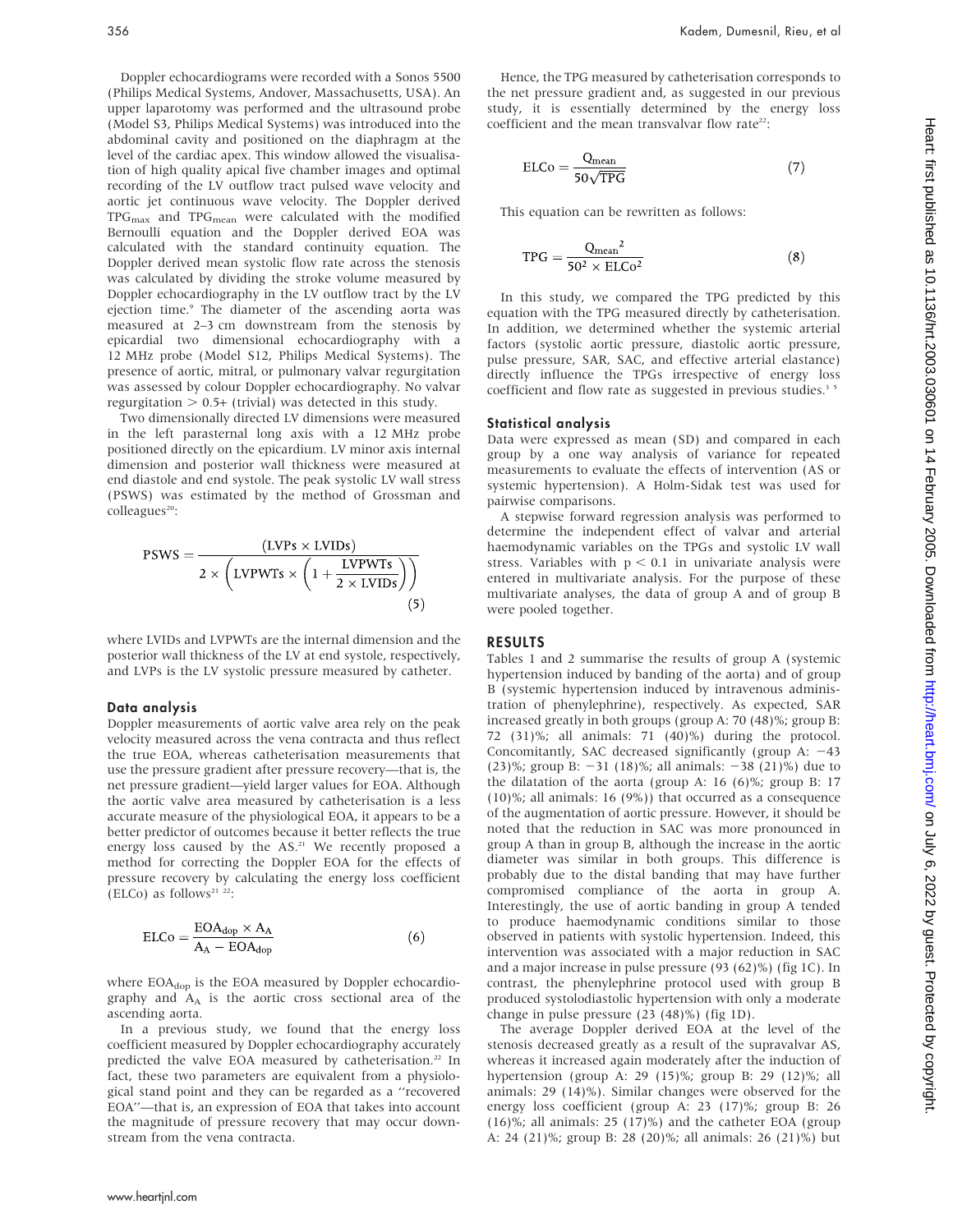Table 2 Changes in systemic arterial haemodynamic variables, AS haemodynamic variables, and LV function in the 10 pigs of group B during induction of severe supravalvar AS and SH. In this group, SH was induced by administration of phenylephrine

|                                                       | Normal      | Severe AS        | Severe $AS +$<br>mild SH   | Severe $AS +$<br>severe SH    |
|-------------------------------------------------------|-------------|------------------|----------------------------|-------------------------------|
| Systemic arterial haemodynamic variables              |             |                  |                            |                               |
| Systolic aortic pressure (mm Hg)                      | 113(13)     | 107(14)          | $129(15)*+$                | $162(12)*+$                   |
| Diastolic aortic pressure (mm Hg)                     | 82 (12)     | 72 (10)          | 90 (14) <sup>+</sup>       | $121(12)*+$                   |
| Pulse pressure (mm Hg)                                | 32(4)       | 35(9)            | 39(9)                      | 40 (10)                       |
| Systemic arterial resistance (dyn.s/cm <sup>5</sup> ) | 1512 (306)  | 1406 (283)       | 1628 (322)                 | 2392 (534)*+                  |
| Systemic arterial compliance (ml/mm Hg)               | 1.87(0.32)  | 1.69(0.40)       | $1.51(0.43)$ *             | $1.13(0.24)*$                 |
| Effective arterial elastance (mm Hg/ml)               | 1.94(0.42)  | 2.02(0.37)       | 2.31(0.46)                 | $3.37(0.77)*+$                |
| Catheter derived AS haemodynamic variables            |             |                  |                            |                               |
| Catheter derived EOA (cm <sup>2</sup> )               | 2.50(0.27)  | $0.64$ (0.19)*   | $0.71$ (0.22)*             | $0.82$ (0.34)*                |
| Catheter maximum gradient (mm Hg)                     | 2(3)        | 46 (19)*         | 41 $(14)^*$                | $30(12)*+$                    |
| Catheter mean gradient (mm Hg)                        | 1(1)        | $31(14)^{*}$     | $27(10)^{*}$               | $20(9)*+$                     |
| Catheter peak to peak gradient (mm Hg)                | 1(1)        | $37(18)^*$       | $29(12)*+$                 | $16(11)*+$                    |
| Doppler derived AS haemodynamic variables             |             |                  |                            |                               |
| Doppler EOA $\rm (cm^2)$                              | 2.28(0.27)  | $0.51(0.11)^{*}$ | $0.56$ (0.13) <sup>*</sup> | $0.66$ $(0.14)*$ <sup>+</sup> |
| Aortic diameter (mm)                                  | 20.1(2.1)   | $18.0(1.6)^{*}$  | 19.4(1.8)                  | 21.0(2.1)                     |
| Energy loss coefficient $\text{cm}^2$ )               | 2.47(0.28)  | $0.68(0.27)^{*}$ | $0.75(0.27)^{*}$           | $0.85(0.29)^{*}$              |
| Doppler maximum gradient (mm Hg)                      | 6(1)        | 68 (20)*         | 64 (20)*                   | 46 (13)*+                     |
| Doppler mean gradient (mm Hg)                         | 3 (1)       | 47 (15)*         | 43 (12)*                   | $31(9)*+$                     |
| LV systolic function                                  |             |                  |                            |                               |
| Heart rate (beats/min)                                | 90(7)       | 89(7)            | 95(8)                      | $112(16)*+$                   |
| Stroke volume (ml)                                    | 54 (8)      | 49 (8)           | 51 (9)                     | 45 (9)                        |
| Cardiac output (I/min)                                | 4.84 (0.86) | 4.37 (0.90)      | 4.86(1.16)                 | 4.85 (1.05)                   |
| Mean systolic flow rate (ml/s)                        | 198 (23)    | $162 (25)^*$     | 175(31)                    | $173(27)^{*}$                 |
| Peak LV systolic wall stress (kdyn/cm <sup>2</sup> )  | 193 (45)    | 268 (82)         | 293 (81)*                  | 360 (66)*+                    |

overall the values of these indices were higher than the average Doppler EOA due to the pressure recovery phenomenon as previously described.<sup>22</sup> In multivariate analysis, the only independent determinants of the absolute change in Doppler EOA that occurred during hypertension were the absolute change in mean systolic flow rate (p = 0.01;  $\Delta R^2$  = 0.24) and the absolute change in pulse pressure  $(p = 0.01; \Delta R^2 = 0.25).$ 

There was a strong correlation and agreement ( $R = 0.82$ , slope  $= 0.95$ ) between mean systolic flow rate measured by Doppler echocardiography in the LV outflow tract and mean systolic flow rate measured by ultrasonic flowmeter at the



TPG<sub>max</sub>: 35 mm Hg aortic pressure waveforms obtained in Figure 1 Left ventricular (LV) and a pig of group A (A) at normal aortic pressure and (B) during mild and (C) severe systemic hypertension induced by banding of the aorta. (D) In this pig, in an additional stage after the removal of the aorta banding, phenylephrine was administered to produce severe hypertension (protocol similar to the one used in group B). Note the major decrease in pressure gradients during hypertension despite the presence of severe aortic stenosis (in this animal, effective orifice area (EOA) varies between  $0.47-0.65$  cm<sup>2</sup> and EOA indexed for body surface area varies between 0.43–0.59 cm<sup>2</sup>/m<sup>2</sup>).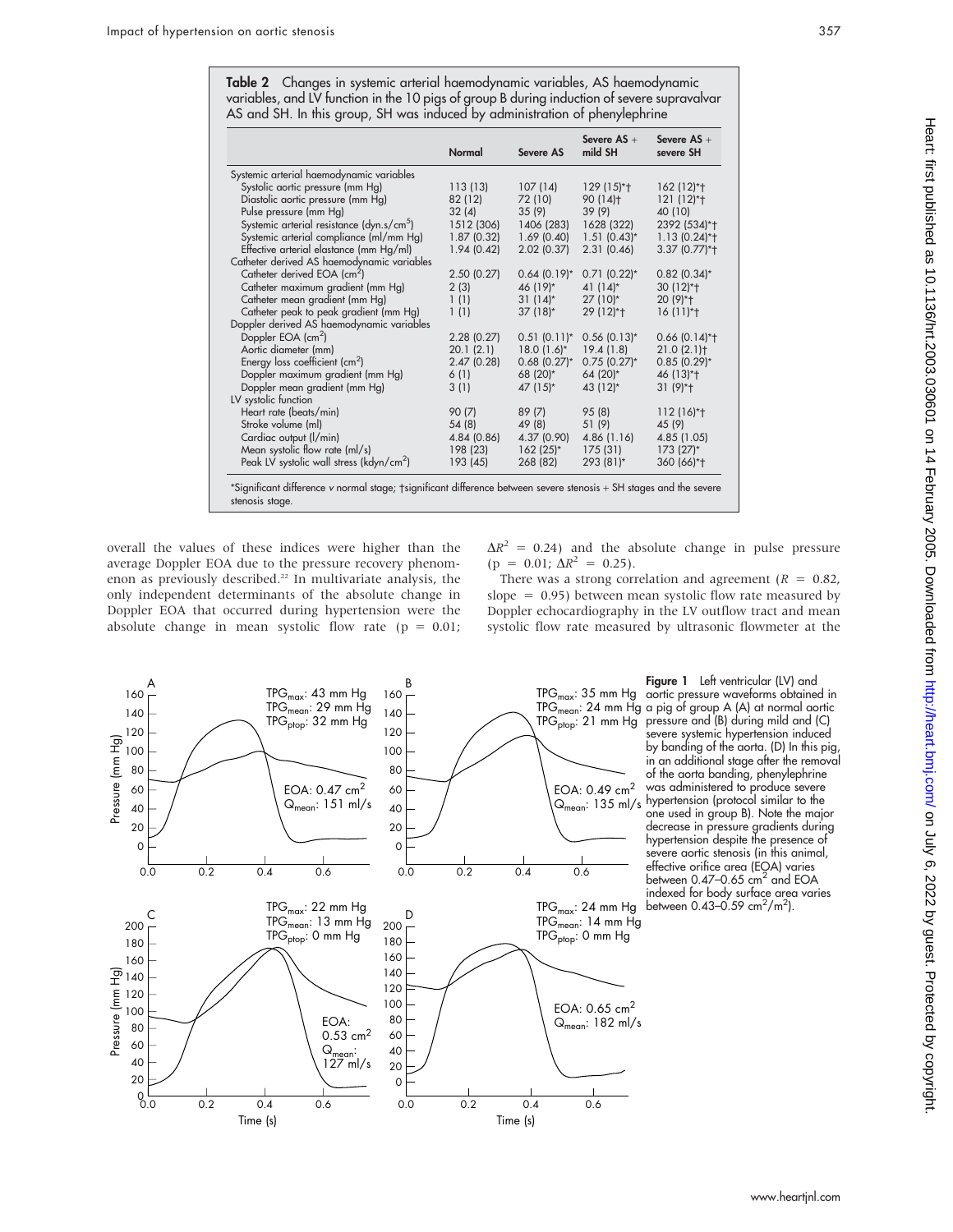

Figure 2 Changes in (A) catheter and (B) Doppler pressure gradients (maximum ( $\blacksquare$ ); mean ( $\spadesuit$ ); peak to peak ( $\spadesuit$ )) in all animals of groups A and B (n = 24) during induction of aortic stenosis (AS) and systemic hypertension (SH) (mild: AS+SH I; severe: AS+SH II). \*Significant difference v normal stage; †significant difference between severe stenosis + SH (AS+SH I or AS+SH II) stages and the severe stenosis (AS) stage. The error bars represent SEM.

level of the main pulmonary artery. Given that the transvalvar flow rate is most often measured by Doppler echocardiography in the clinical setting, only the results of the Doppler flow measurements are presented hereafter. The average mean systolic flow rate decreased slightly (group A:  $-13$  (9)%; group B:  $-18$  (7)%; all animals:  $-15$  (9)%) as a result of AS but did not change significantly after hypertension was induced (group A:  $-7$  (12)%; group B: 8 (15)%; all animals:  $-1$  (15)%).

Figure 1 shows the LV and aortic pressure waveforms obtained in one animal of group A. It is striking to note the dramatic reduction in the TPGs during hypertension despite the presence of a severe AS. Figure 2 shows the average changes in the catheter (fig 2A) and Doppler (fig 2B) TPGs in all animals of groups A and B. As expected, the induction of a severe AS was associated with a major increase in the baseline TPGs. On the other hand, when systemic hyperten-



Figure 3 Changes in peak systolic LV wall stress in all animals of groups A and B ( $n = 24$ ) during induction of AS and SH (mild: AS+SH I; severe: AS+SH II). \*Significant difference v normal stage; †significant difference between severe stenosis + SH (AS+SH I or AS+SH II) stages and the severe stenosis (AS) stage. The error bars represent SEM.

| <b>Table 3</b> Multivariate analysis of haemodynamic |  |  |
|------------------------------------------------------|--|--|
| variables that independently determine transvalvar   |  |  |
| pressure gradients                                   |  |  |

|                              | Transvalvar pressure gradient |           |           |  |
|------------------------------|-------------------------------|-----------|-----------|--|
| Variable                     | Peak to peak                  | Peak      | Mean      |  |
| Predicted gradient*          |                               |           |           |  |
| p Value                      | < 0.001                       | < 0.001   | < 0.001   |  |
| $\Lambda R^2$                | 0.67                          | 0.89      | 0.89      |  |
| Systolic arterial pressure   | <b>NS</b>                     | <b>NS</b> | NS        |  |
| Diastolic arterial pressure  | <b>NS</b>                     | <b>NS</b> | NS        |  |
| Pulse pressure               | <b>NS</b>                     | <b>NS</b> | NS        |  |
| Systemic arterial resistance | <b>NS</b>                     | <b>NS</b> | NS        |  |
| Systemic arterial compliance |                               |           |           |  |
| p Value                      | < 0.001                       | NS        | NS        |  |
| $\Lambda R^2$                | 0.20                          | <b>NA</b> | <b>NA</b> |  |
| Multivariate model           |                               |           |           |  |
| p Value                      | < 0.001                       | < 0.001   | < 0.001   |  |
| $\triangle R^2$              | 0.87                          | 0.89      | 0.89      |  |

p Value and  $\Delta R^2$  value for each independent variable in the multivariate predictive model are given.  $\Delta R^2$  represents the respective contribution of the variable to the variance of TPG.

\*Pressure gradient predicted by equation 8 from the energy loss coefficient and the mean systolic flow rate measured by Doppler echocardiography.

NA, not applicable; NS, not significant.

sion was induced downstream from this severe AS, significant decreases in catheter derived TPG<sub>ptop</sub> (group A:  $-76$ (15)%; group B:  $-61$  (29)%; all animals:  $-70$  (23)%), TPG<sub>max</sub> (group A:  $-43$  (20)%; group B:  $-36$  (20)%; all animals:  $-40$ (20)%), and TPG<sub>mean</sub> (group A:  $-47$  (22)%; group B:  $-37$ (20)%; all animals:  $-43$  (20)%) were observed. The Doppler derived TPG<sub>max</sub> (group A:  $-39$  (15)%; group B:  $-30$  (19); all animals:  $-35$  (17)%) and TPG<sub>mean</sub> (group A:  $-41$  (14)%; group B:  $-30$  (19); all animals:  $-37$  (16)%) also decreased significantly during hypertension. These results confirm that the concomitant presence of systemic hypertension may cause the severity of AS to be underestimated.

In contrast to what was observed for TPGs, the peak systolic LV wall stress, which reflects the load imposed on the LV, increased greatly during hypertension. In fact, systemic hypertension produced an increase in wall stress (group A: 46 (19)%; group B: 40 (23)%; all animals: 43 (23)%) that was at least as important as the increase in wall stress caused by the severe AS (group A: 39 (33)%; group B: 41 (42)%; all animals: 41 (37)%) (fig 3).

Univariate and multivariate analyses were performed to determine the independent effect of each haemodynamic variable on the catheter derived TPGs as well as on the peak systolic LV wall stress. There was a strong correlation and agreement between the TPGs measured by catheter and TPGs predicted by equation 8 (fig 4). The two variables in this equation—the energy loss coefficient and the mean systolic flow rate measured by Doppler echocardiography—explain 89% of the variance of TPG<sub>mean</sub> and TPG<sub>max</sub> (table 3). SAR has no independent effect on the TPGs, whereas SAC affects only TPG<sub>ptop</sub>. The relative independent contribution of SAC to the variance of TPG<sub>ptop</sub> is 20% ( $\Delta R^2 = 0.20$ ) in the multivariate predictive model.

The energy loss coefficient, effective arterial elastance, and mean systolic flow rate were the only independent determinants of peak systolic LV wall stress with a relative contribution to its variance of 22% ( $\Delta R^2 = 0.22$ , p < 0.001), 32%  $(\Delta R^2 = 0.32, p < 0.001)$ , and 9%  $(\Delta R^2 = 0.09, p < 0.001)$ , respectively.

# **DISCUSSION**

The assessment of patients with AS generally includes measurement of TPGs and valve EOA, as well as assessment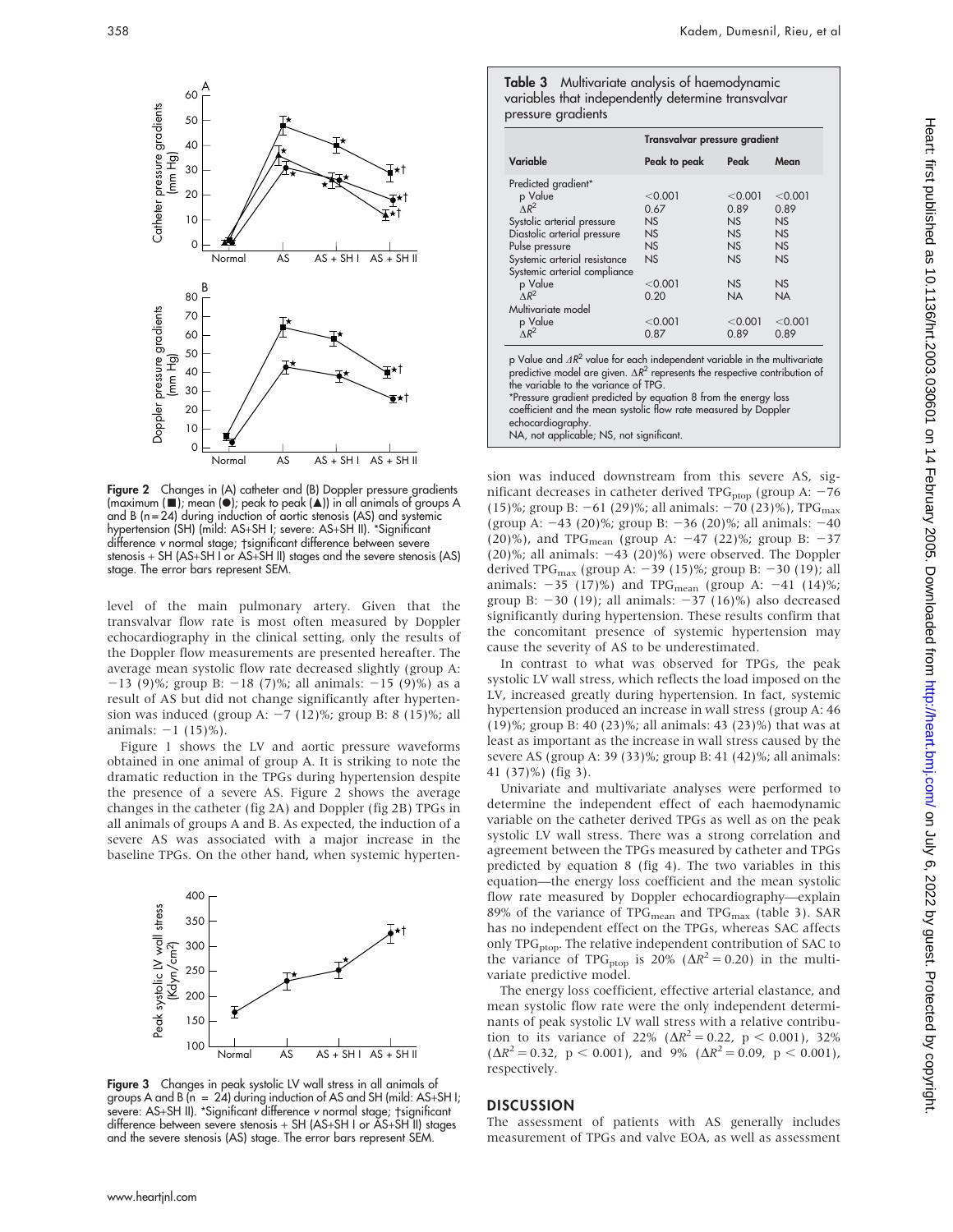

Figure 4 Correlation between mean pressure gradient directly measured by catheterisation and mean pressure gradient predicted by equation 8 from the energy loss coefficient and the mean systolic flow rate measured by Doppler echocardiography. All data of group A and B are plotted (several data points are superimposed). The dashed line is the identity line.

of LV geometry and function. However, little attention is given to the anatomical and haemodynamic factors involved downstream from the stenosis. The results of this study suggest that, beyond stenosis severity, it is also important to consider the status of arterial haemodynamic function, since it may have important implications with regard to the markers of AS severity and the clinical management of these patients.

#### Effect of systemic hypertension on TPG

The results of this study suggest that the occurrence of systemic hypertension in patients with AS may result in an important reduction of TPGs. This phenomenon may be explained by several physiological mechanisms.

Firstly, the increase in LV afterload due to increased SAR and reduced SAC may cause a decrease in LV output and thus a reduction of  $TPG_{\text{max}}$ ,  $TPG_{\text{mean}}$ , and  $TPG_{\text{ptop}}$ . However, beyond the occurrence of AS, the induction of hypertension in our model did not result in any further significant decrease in the average mean flow rate. Nonetheless, there was a wide interindividual variation with regard to the change in flow rate that occurred with hypertension. Several animals had a large decrease in flow rate (see example in fig 1), whereas others had a substantial increase in flow rate. Most of the animals exhibiting an increase in flow rate during hypertension were in group B and this flow augmentation was mainly due to the shortening in LV ejection time that occurred as a consequence of phenylephrine induced tachycardia. It should, however, be noted that these findings are concordant with the clinical situation, where the direction and magnitude of the flow changes associated with systemic hypertension may vary widely from one patient to the other.

Secondly, the rise in pressure regimen may result in a significant enlargement of EOA during hypertension, which may in turn contribute to reductions of  $TPG_{\rm max}$ ,  $TPG_{\rm mean}$ , and TPG<sub>ptop</sub>. In our model, the EOA actually increased during the induction of hypertension, which may have been caused either by an increase in the contraction coefficient or by an actual increase in the anatomical orifice area of the stenosis. Previous studies in normal aortic valves have shown that the anatomical orifice area and thus the EOA of the valve are affected not only by flow but also by aortic pressure.<sup>23 24</sup> Indeed, aortic pressure increase produces aortic root expansion, subsequent commissure separation, and stretching of the free edge of the valve leaflets, thus resulting in an increase in valve orifice area. In this context, it should be emphasised that the most common form of AS encountered nowadays is degenerative AS, which is sclerosis and rigidity of the aortic leaflets without commissural fusion. Hence, in patients with AS, the aortic root may have the potential to expand under increased pressure, thus resulting in an increase in valve EOA irrespective of the change in flow rate. In our animal model, the increase in EOA that occurred during hypertension may have been related to the expansion of the supravalvar stenotic orifice caused by the increased radial pressure applied against the aortic wall. Although the results of this animal study cannot be directly transposed to the clinical situation of valvar AS, these results as well as the results of previous studies on aortic valve dynamics<sup>23 24</sup> suggest that this phenomenon may occur in patients with degenerative AS without commissural fusion.

Thirdly, our results also show that the SAC has an independent effect on  $TPG_{\text{ptop}}$  but not on  $TPG_{\text{max}}$  and TPG<sub>mean</sub>. Hence, the decrease in SAC associated with systemic hypertension further contributes to considerably reduce TPG<sub>ptop</sub>. Indeed as opposed to TPG<sub>max</sub> and TPG<sub>mean</sub>,  $TPG_{ptop}$  is highly sensitive to changes in the aortic pressure waveform that may occur with decreasing SAC (fig 1).

Thus, in summary, the changes in systemic arterial haemodynamic properties that are associated with systemic hypertension can cause a decrease in mean flow rate and an increase in valve EOA, which, in turn, may result in important reduction of Doppler and catheter TPGs.

It should also be pointed out that the net TPGs (that is, the TPGs measured by catheterisation) are determined by not only the valve EOA and flow rate but also the aortic diameter, which may influence the magnitude of pressure recovery downstream from the vena contracta.<sup>21</sup> <sup>22</sup> <sup>25-28</sup> This may have a direct implication in patients with AS and concomitant hypertension, since the aortic diameter may increase as a result of aortic pressure increase. The results of this study show that the net TPGs estimated by catheterisation can be accurately predicted from indices measurable by Doppler echocardiography—that is, the energy loss coefficient and the mean systolic flow rate (fig 4).

#### Comparison with previous studies

Laskey and colleagues<sup>3</sup> incorporated the TPG flow relation across the valve into the Windkessel model of systemic circulation. After mathematical elaboration, they eliminated the flow term and then obtained an equation that predicts a decrease in TPG<sub>mean</sub> when SAR is increased, irrespective of flow:

$$
\frac{\sqrt{A^2 + 4B \times TPG_{mean}} - A}{2B}
$$
  
= SAC  $\times \frac{dP_{ao}}{dT} + \frac{SAR}{P_{ao}}$  (9)

where  $P_{\text{ao}}$  is the instantaneous aortic pressure and A and B are coefficients that characterise the geometric and hydraulic properties of the stenotic aortic valve. This mathematical model was then applied to haemodynamic data obtained by catheterisation in 15 patients studied at rest and during mild exercise that produced a minimum change in SAR  $(-20$ (9)%) and no significant change in SAC. From equation 9, it remains uncertain whether SAC and SAR have an independent effect on  $\rm TPG_{mean}.$  Indeed, if SAR increases while flow is constant, then  $P_{ao}$  increases proportionally (see equation 2), so that the ratio of SAR to  $P_{ao}$  is constant. Similarly SAC and dPao/dt vary in inverse directions so that their product tends to remain constant. This equation thus suggests that, in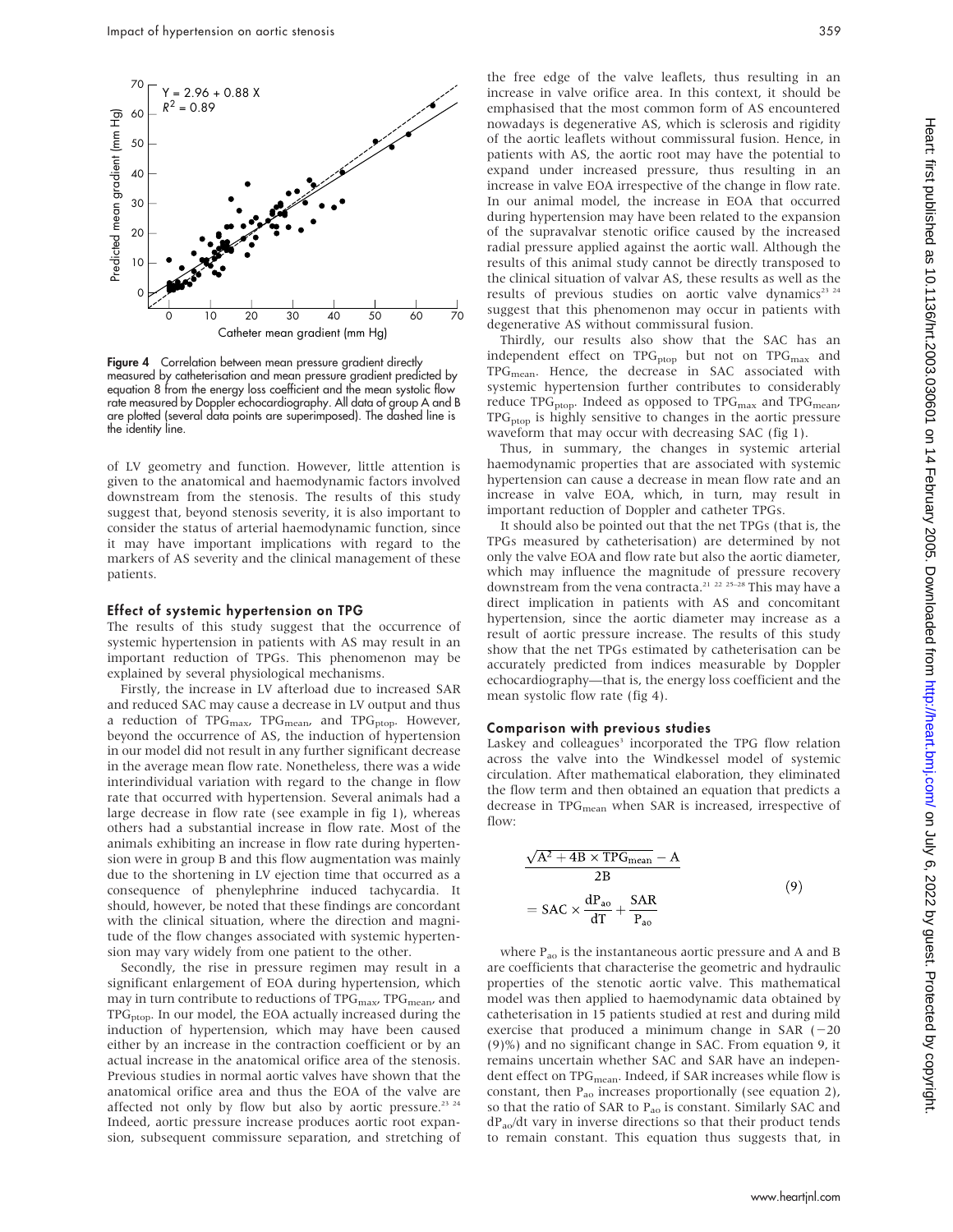conditions where flow and valve EOA are held constant,  $TPG_{mean}$  is relatively independent of systemic arterial properties, which would be in accordance with the results of the present study. Indeed, these results suggest that the impact of systemic hypertension on  $TPG_{\text{max}}$  and  $TPG_{\text{mean}}$  is simply related to flow rate, valve EOA, and aortic diameter. To this effect, it should be emphasised that the influence of the aortic diameter, which may vary substantially during hypertension, was not analysed in previous studies<sup>35</sup> and this could have also contributed to explain why, in these studies, SAR was found to have a direct effect on the catheter derived TPGs, independently of EOA and flow rate.

## Effect of systemic hypertension on LV systolic wall stress

Contrary to appearances, the reduction in TPGs that may occur as a result of systemic hypertension in patients with AS should not be interpreted as reflecting a reduction of the load imposed on the LV. On the contrary, the LV of patients with AS and concomitant systemic hypertension is submitted to two additive loads: a valvar load and an arterial load. Indeed, this study shows that the increase in systemic arterial load (equivalent to severe hypertension in humans) distal to the valvar load (equivalent to severe AS in humans) results in a dramatic increase in peak systolic LV wall stress despite a concomitant decrease in TPGs. In fact, the strongest independent determinant of systolic LV wall stress was the effective arterial elastance, which reflects the LV afterload imposed by the systemic arterial system. These results are consistent with the study of Khot and colleagues,<sup>29</sup> who reported that nitroprusside rapidly and greatly improves cardiac function in patients with LV systolic dysfunction and severe AS. In this context, it should be emphasised that a failing ventricle is extremely sensitive to an increase in afterload. Hence, the reduction of the arterial component of the LV afterload by nitroprusside resulted in a major reduction of systolic wall stress and a major improvement of cardiac output in these patients with low flow AS.

#### Clinical implications

This study shows that the severity of AS may be partially masked by the presence of coexisting hypertension. The association of these two entities is highly insidious, since it increases the burden on the LV as shown by the major increase in LV wall stress despite a significant decrease in TPGs.

Evidently, it can be argued that the EOA did not change proportionately to the TPGs and that its calculation would still have reflected the severity of the stenosis. However, in patients with thickened valve leaflets and no commissural fusion, EOA may increase substantially in response to an increase in pressure or flow and would then no further reflect the severity of the stenosis. Nonetheless, systolic wall stress would remain increased in this situation and this would certainly not improve the patient's clinical condition. On the other hand, treating the patient for hypertension would reverse a normotensive state and the markers of AS severity would reappear and indicate that there is still an increased burden on the LV.

In addition, it should be emphasised that TPGs are an integral part of the algorithm underlying the evaluation of AS severity. Hence, the occurrence of low TPGs in the presence of normal flow would certainly suggest to the unseasoned observer that the stenosis is possibly not as severe as it may seem from the EOA measurement and that there may be an error in the calculation of EOA. These considerations may become even more prevalent in the catheterisation laboratory, where TPG<sub>ptop</sub> is often the parameter relied on most heavily to evaluate AS severity. Also, patients often have a

higher blood pressure due to anxiety when they undergo catheterisation.

Given the evidence that AS severity can be significantly masked by hypertension and that no parameter can be meaningfully used to reconcile this discrepancy, a logical extension of the present findings with regard to clinical practice appear to be the following. Firstly, blood pressure by sphygmomanometry should be measured systematically when evaluating patients for AS in the echocardiographic laboratory. Secondly, if the findings are ambiguous and patients are hypertensive, the examination should be repeated once they have returned to a normotensive state. Thirdly, likewise, if patients are hypertensive when evaluated in the catheterisation laboratory, an attempt should be made at lowering their blood pressure and repeating the measurements when patients are in a normotensive state. Fourthly, the  $TPG<sub>nton</sub>$  should not be used to assess stenosis severity in patients with systolic hypertension and high differential pressure because it is highly dependent on SAC independently of AS severity. This recommendation may also be extended to patients with dyslipidaemia, diabetes, atherosclerosis, or coronary artery disease, since these conditions have also been associated with reduced SAC.<sup>30-33</sup>. Lastly, serial evaluations should take into account whether the patient's blood pressure is the same from one examination to the other.

Beyond its potential usefulness in diagnosing AS severity, the normalisation of systemic arterial pressure may also have a beneficial effect from a treatment standpoint.<sup>29</sup> Further studies are needed to evaluate the impact of antihypertensive medication on the prevention of LV dysfunction and associated clinical outcomes in patients with AS.

#### Study limitations

The study was conducted in an animal model not necessarily reflecting all the conditions present in the clinical situation. The biomechanics and haemodynamic function of aortic valve stenosis are more complex than supravalvar aortic banding. Hence, this study could not assess the impact of systemic arterial factors on the aortic valve opening and closing dynamics. Also, the methods used to produce systemic hypertension in this animal model do not necessarily reflect the actual physiopathology of hypertension in patients with AS. Further studies are thus needed to determine whether the results obtained in this acute model of supravalvar AS are also applicable to patients with valvar AS. Nonetheless, the study does provide a physiological basis for previous observations reporting that TPGs measured during cardiac catheterisation are often reduced compared with Doppler TPGs in patients with significant AS and concomitant systemic hypertension.2–4 Also, it strongly emphasises that blood pressure measurements should become an integral part of the examination of these patients and that AS severity should ideally be evaluated when the patient is in a normotensive state.

#### ACKNOWLEDGEMENTS

This work was supported by an operating grant from the Canadian Institutes of Health Research (MOP-10929). Dr Pibarot is the director of the Canada Research Chair in Valvular Heart Disease, Canadian Institutes of Health Research, Ottawa, Canada. We thank Lynn Atton, Guy Noël, Justin Robillard, and Guy Rossignol for their technical assistance.

# .....................

# Authors' affiliations

L Kadem\*, J G Dumesnil, P Pibarot, Research Centre of Laval Hospital, Quebec Heart Institute, Laval University, Sainte-Foy, Quebec, Canada R Rieu, Laboratoire de Biomécanique Cardiovasculaire, Marseilles, France